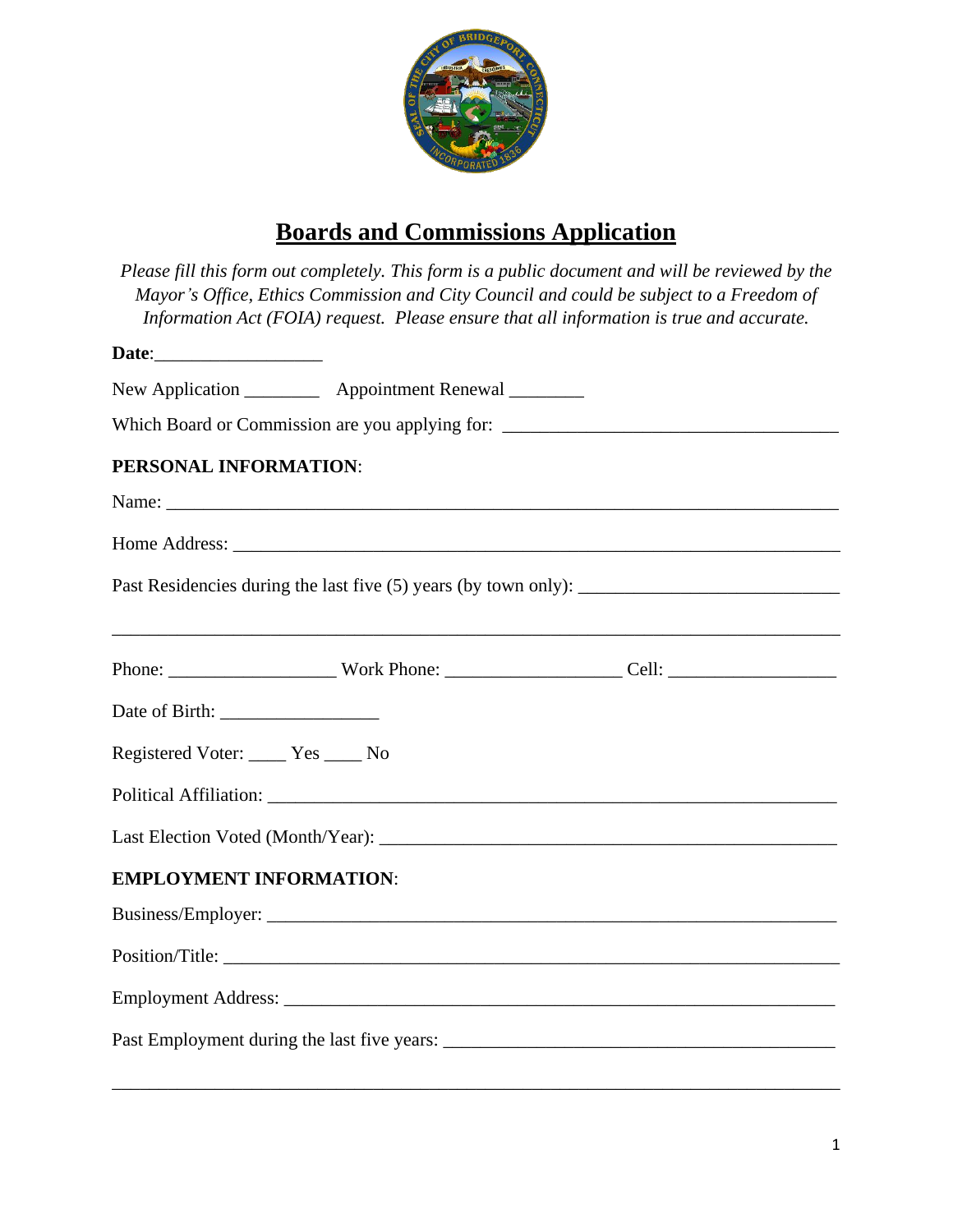| (Degree, Year Awarded)                                                                                                                                                                                                                                                 |                     |
|------------------------------------------------------------------------------------------------------------------------------------------------------------------------------------------------------------------------------------------------------------------------|---------------------|
| <b>Military Service:</b>                                                                                                                                                                                                                                               |                     |
| (Branch)                                                                                                                                                                                                                                                               | (Dates of Service)  |
| (Type of Discharge)                                                                                                                                                                                                                                                    | (Highest Rank Held) |
| Current membership in Civic, Fraternal, or Community Organizations:                                                                                                                                                                                                    |                     |
|                                                                                                                                                                                                                                                                        |                     |
|                                                                                                                                                                                                                                                                        |                     |
| Have you ever been arrested or convicted of any violation of the law, excluding parking tickets?                                                                                                                                                                       |                     |
| If so, list date(s) of each arrest-conviction; charge(s), city and state wherein the arrest took place,<br>and ultimate disposition of said charge(s):                                                                                                                 |                     |
|                                                                                                                                                                                                                                                                        |                     |
|                                                                                                                                                                                                                                                                        |                     |
| Do you have sources of income beyond that of your salary or that of your spouse? If so, explain:                                                                                                                                                                       |                     |
| Are you, your spouse, or any of the businesses with which you or your spouse are currently<br>associated with the subject of an active or pending criminal investigation by any law<br>enforcement or regulatory agency, including the Internal Revenue Service (IRS)? |                     |

\_\_\_\_\_\_\_\_\_\_ Yes \_\_\_\_\_\_\_\_\_\_ No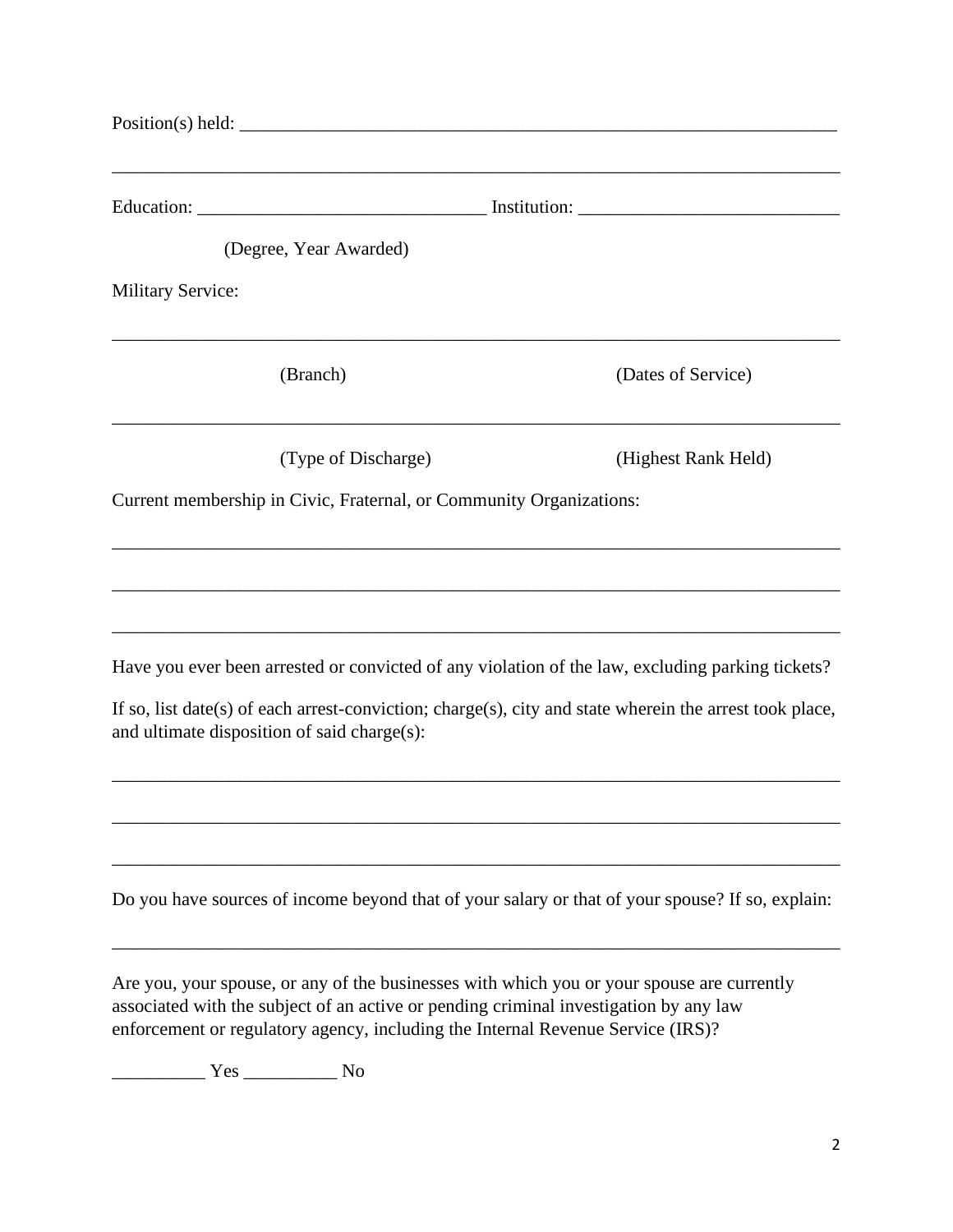Do you or your spouse owe taxes of any kind which are past due to any government agency?

 $\frac{1}{2}$  Yes  $\frac{1}{2}$  No If yes, please explain:  $\frac{1}{2}$  No If yes, and  $\frac{1}{2}$  No If yes, and  $\frac{1}{2}$  No If yes, and  $\frac{1}{2}$  No If yes, and  $\frac{1}{2}$  No If yes, and  $\frac{1}{2}$  No If yes, and  $\frac{1}{2}$  No If yes,

Are you, your spouse, or other relative the principal of a company contracting with the City of Bridgeport?

 $Yes$   $\qquad$  No If yes, please explain:  $\qquad \qquad$ 

Are you, your spouse or another family member, a current or former employee with the City of Bridgeport? \_\_\_\_\_ Yes \_\_\_\_\_\_\_No

If yes, please explain: \_\_\_\_\_\_\_\_\_\_\_\_\_\_\_\_\_\_\_\_\_\_\_\_\_\_\_\_\_\_\_\_\_\_\_\_\_\_\_\_\_\_\_\_\_\_\_\_\_\_\_\_\_\_\_\_\_\_\_\_

## **REFERENCES**:

Please list three references (excluding relatives) who have known you well for the last five years:

\_\_\_\_\_\_\_\_\_\_\_\_\_\_\_\_\_\_\_\_\_\_\_\_\_\_\_\_\_\_\_\_\_\_\_\_\_\_\_\_\_\_\_\_\_\_\_\_\_\_\_\_\_\_\_\_\_\_\_\_\_\_\_\_\_\_\_\_\_\_\_\_\_\_\_\_\_\_

| (Name) | (Phone) | (Email) |  |
|--------|---------|---------|--|
| (Name) | (Phone) | (Email) |  |
| (Name) | (Phone) | (Email) |  |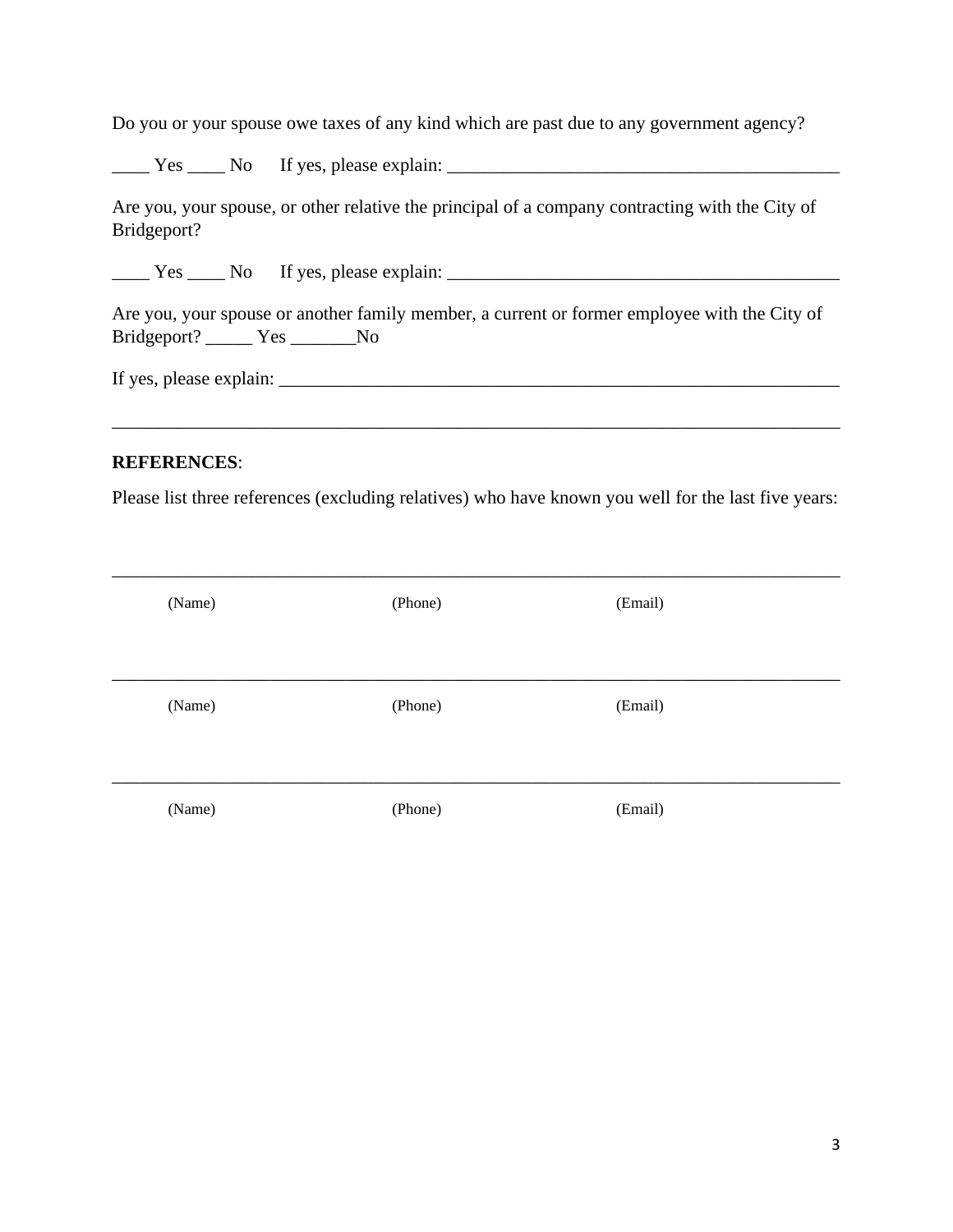## **Conflict of Interest Disclosure Form**

In accordance with chapter 2.56.050 of the Bridgeport Municipal Code of Ordinances, "all nominees for appointment or reappointment to City agencies, boards and commissions, shall submit to the City's Commission on Ethics, disclosure of their property and business interest in the city, and their financial interest with the City."

|  | 2. Employer's Name:                                                                                                                                                                               |
|--|---------------------------------------------------------------------------------------------------------------------------------------------------------------------------------------------------|
|  |                                                                                                                                                                                                   |
|  |                                                                                                                                                                                                   |
|  |                                                                                                                                                                                                   |
|  |                                                                                                                                                                                                   |
|  | 2a. If any of your answers to Question 2, is that you are or were self-employed, describe your<br>work below. If any of your answers to Question 2 are t hat you are retired, describe your prior |
|  |                                                                                                                                                                                                   |
|  | Additional sheets attached? Yes or No                                                                                                                                                             |

3. Do you own any real estate property in whole or part in the City of Bridgeport? Yes or No